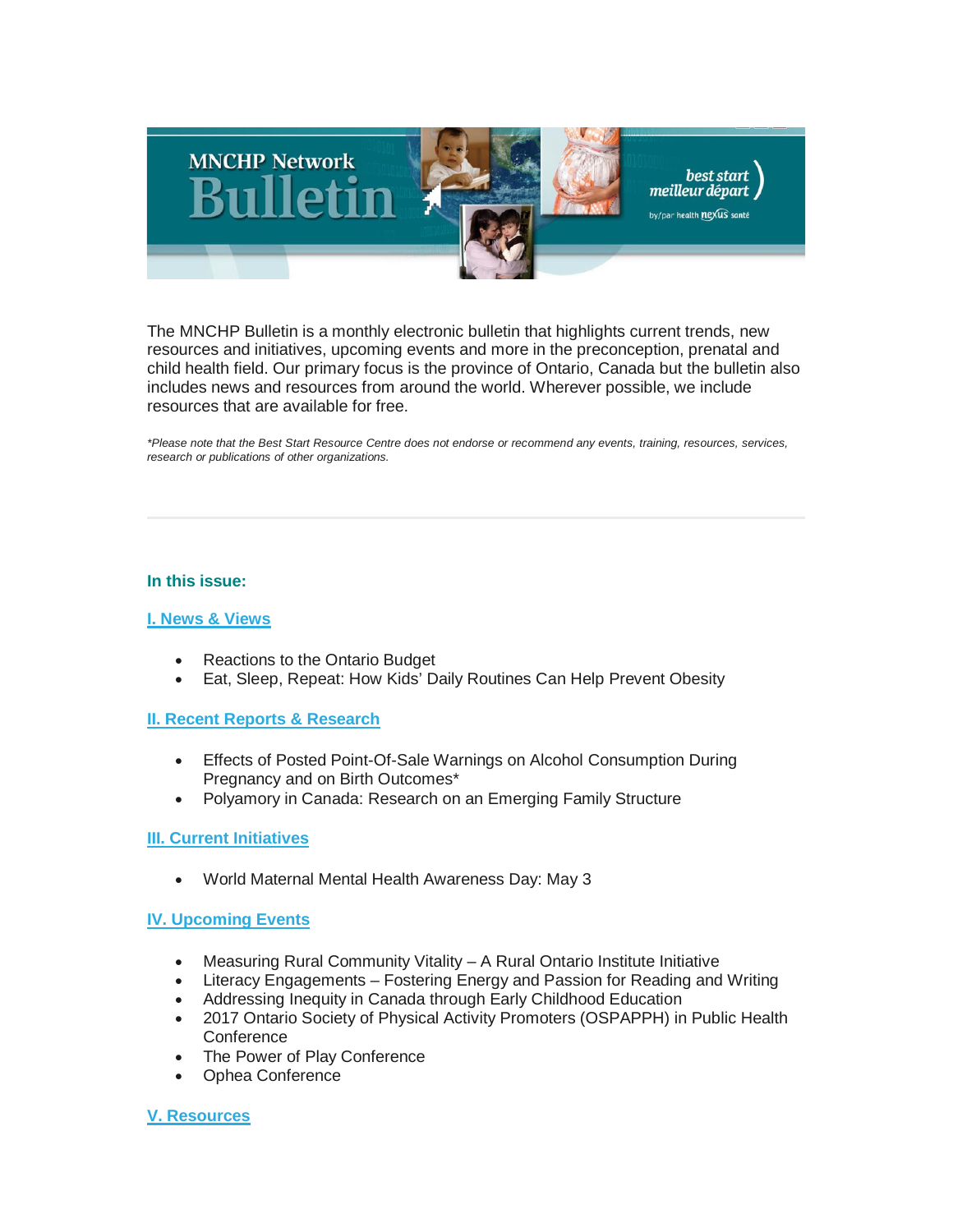- Infographic: Women, Caregiving and Work in Canada
- Fairness for Children: Inequality in Child Well-Being Within Wealthy Nations: Webinar Recording and Presentation

## **[VI. Featured Resources by the](#page-6-0)** *Best Start Resource Centre*

- Perinatal Mood Disorders An Interdisciplinary Training Video DVD
- Pregnancy and Life with a New Baby
- Supporting Parents when Parents Experience Mental Health Challenges Workshop for Service Providers
- Creating Circles of Support for Pregnant Women and New Parents Manual

# <span id="page-1-0"></span>**I. News & Views**

## **Reactions to the Ontario Budget**

Finance Minister Charles Sousa released the *2017 Ontario Budget: A Stronger, Healthier Ontario.* Learn more about reactions to the budget*:*

- [Ontario Public Health Association's response to the Ontario budget](http://www.opha.on.ca/Events-News-and-Media/News/2017-Budget-Province-of-Ontario.aspx)
- [Registered Nurses' Association of Ontario hails progressive budget](http://www.newswire.ca/news-releases/rnao-hails-progressive-budget-620665263.html)
- [Ontario Municipal Social Services Association's 2017 provincial budget report](http://campaign.r20.constantcontact.com/render?m=1115209281328&ca=f923d4f5-22a4-4bdc-9bbc-62550e0356b1)
- *[FASD ONE:](http://www.fasdontario.ca/cms/news/preventing-fetal-alcohol-spectrum-disorder-fasd-and-supporting-those-affected-by-fasd/)* [Preventing Fetal Alcohol Spectrum Disorder \(FASD\) and supporting](http://www.fasdontario.ca/cms/news/preventing-fetal-alcohol-spectrum-disorder-fasd-and-supporting-those-affected-by-fasd/)  [those affected by](http://www.fasdontario.ca/cms/news/preventing-fetal-alcohol-spectrum-disorder-fasd-and-supporting-those-affected-by-fasd/) FASD
- [Introducing the 'abortion pill,' which takes the clinic out of the equation](http://ottawacitizen.com/news/local-news/abortion-without-the-clinic)
- [Social Policy in Ontario: Top 23 takeaways from the Ontario budget](http://spon.ca/top-23-takeaways-from-the-ontario-budget/2017/04/28/)
- [Links to more budget reactions](https://www.diigo.com/profile/rkalda?query=%23ontario+%23budget+%232017)

Read the full budget in [English](http://www.fin.gov.on.ca/en/budget/ontariobudgets/2017/index.html) or [French](http://www.fin.gov.on.ca/fr/budget/ontariobudgets/2017/index.html) Highlights of the budget in [English](https://www.ontario.ca/page/2017-budget-brief-making-life-more-affordable?_ga=1.60358637.1353062700.1454441806) or [French](https://www.ontario.ca/fr/page/2017-budget-en-bref-rendre-le-quotidien-plus-abordable)

## **Eat, Sleep, Repeat: How Kids' Daily Routines Can Help Prevent Obesity**

This article (Aubrey 2017) reviews a recent study that found preschool-age children who did not have a set sleep routine were more likely to be overweight at age 11. Other studies that examine the links between other habits such as evening meals and limited screen time on obesity were also reviewed.

## [Read the article](http://www.npr.org/sections/thesalt/2017/04/25/525394739/eat-sleep-repeat-how-kids-daily-routines-can-help-prevent-obesity)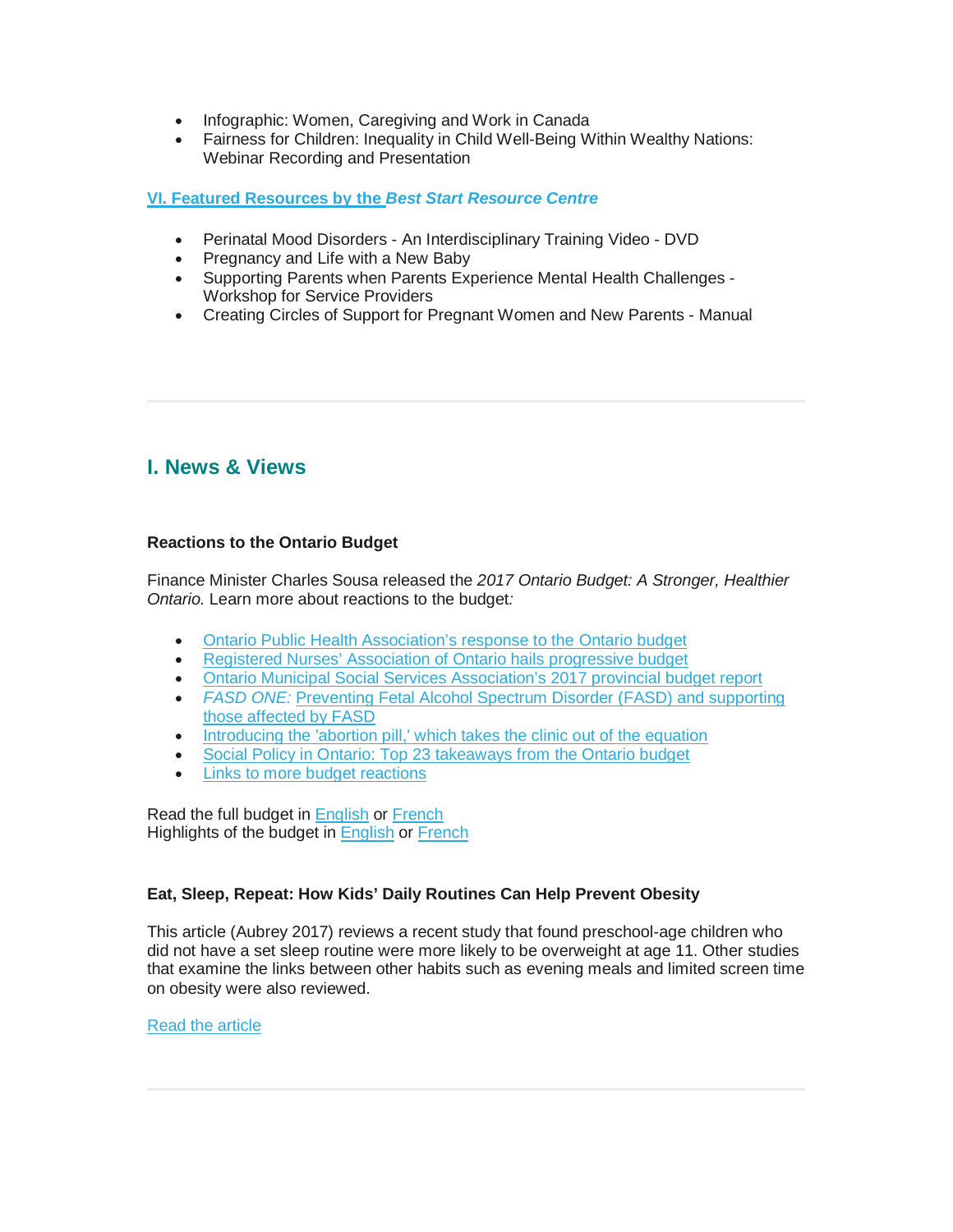# <span id="page-2-0"></span>**II. Recent Reports & Research**

**Effects of Posted Point-Of-Sale Warnings on Alcohol Consumption During Pregnancy and on Birth Outcomes\*** (Cil 2017)

## ABSTRACT:

In 23 states and Washington D.C., alcohol retailers are required by law to post alcohol warning signs (AWS) that warn against the risks of drinking during pregnancy. Using the variation in the adoption of these laws across states and within states over time, the researcher found find a statistically significant reduction in prenatal alcohol use associated with AWS. The author then used this plausibly exogenous change in drinking behavior to establish a causal link between prenatal alcohol exposure and birth outcomes. The findings indicate that AWS laws are associated with decreases in the odds of very low birth weight and very pre-term birth.

Read the [abstract](http://www.sciencedirect.com/science/article/pii/S0167629617302448) and [related news](https://www.eurekalert.org/pub_releases/2017-04/uoo-spt041817.php)

### **Polyamory in Canada: Research on an Emerging Family Structure**

(The Vanier Institute of the Family 2017)

### EXCERPT:

The Canadian Research Institute for Law and the Family began a study of perceptions of polyamory in Canada in June 2016. The project is only midway through its course, but the data collected so far have important implications for law and policy in the coming decades, as the meaning of *family* continues to evolve. People who are polyamorous are, or prefer to be, involved in more than one intimate relationship at a time. Some polyamorists are involved in stable, long-term, loving relationships involving two or more other people. Others are simultaneously engaged in a number of relationships of varying degrees of permanence and commitment. Still others are involved in a web of concurrent relationships ranging from short-term relationships that are purely sexual in nature to more enduring relationships characterized by deep emotional attachments.

#### **In summary:**

- **Polyamory**: The practice or condition of participating in more than one intimate relationship at a time. It is usually not related to religion and it is unrelated to marriage.
- **Polygamy**: The practice or condition of having more than one spouse, typically a wife, at one time, usually for religious reasons.

#### **The research to date on polyamory in Canada found:**

- Most of the respondents to the survey live in British Columbia (144), followed by Ontario (116), Alberta (71) and Quebec (37). Respondents tend to be younger than the general Canadian population, with 75% of respondents being between the ages of 25 and 44, compared to 26% of the general population, and only 16% of respondents being age 45 or older, compared to 44% of the general population.
- Almost one-quarter of the survey respondents (23.2%) said that at least one child under the age of 19 lives full-time in their household under the care of at least one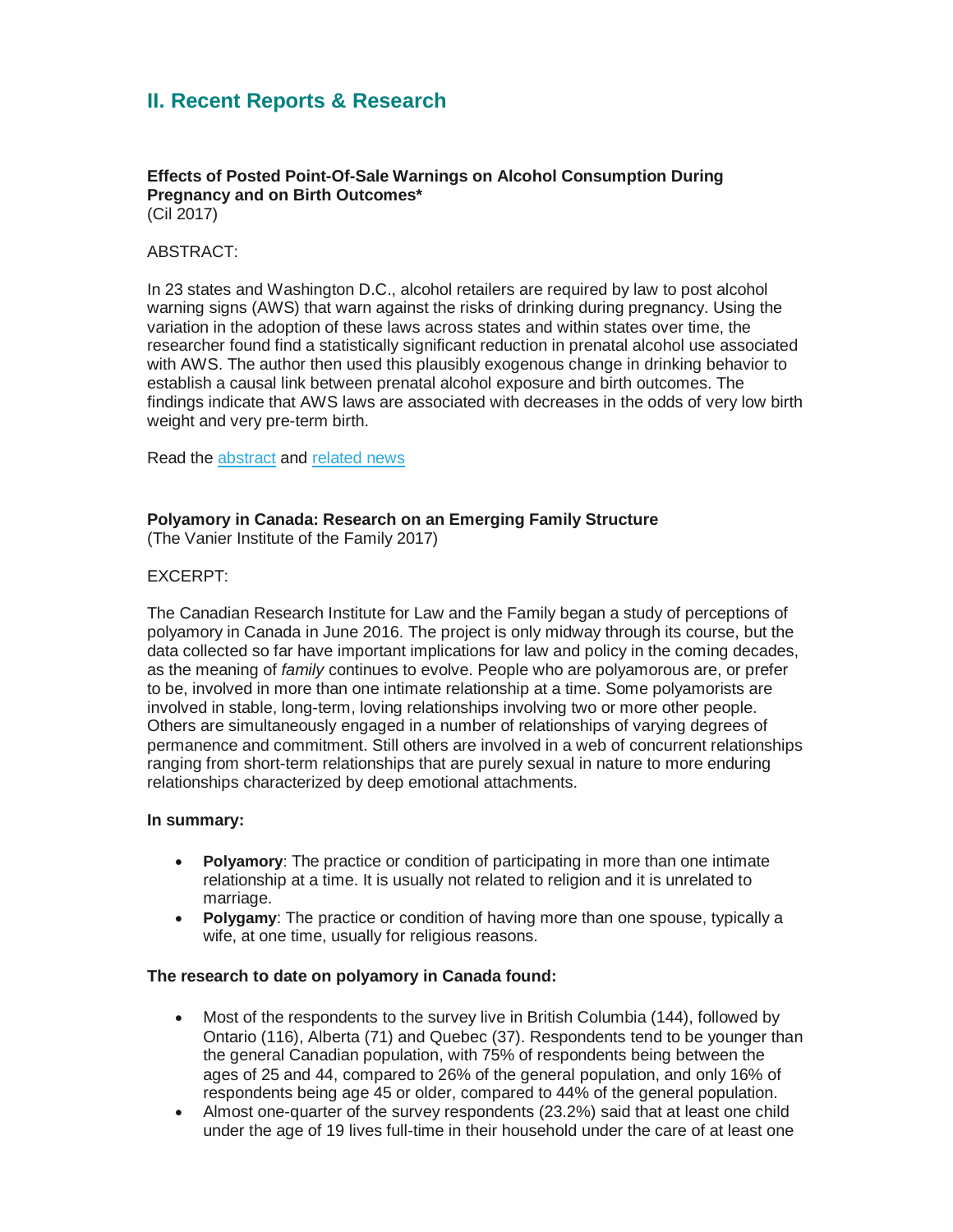parent or guardian, and 8.7% said that at least one child lives part-time in their household under the care of at least one parent or guardian.

Read the article in [English](http://vanierinstitute.ca/polyamory-in-canada-research-on-an-emerging-family-structure/) or [French](http://institutvanier.ca/le-polyamour-au-canada-etude-dune-structure-familiale-emergente/)

# <span id="page-3-0"></span>**III. Current Initiatives**

#### **World Maternal Mental Health Awareness Day: May 3**

An international task force met in late 2015 to start making plans for the first ever World Maternal Mental Health Day. The group decided that the event should be held each year on the first Wednesday of May, close to "Mother's Day" and "Mental Health Week" in many countries. Before long the task force had grown to include representatives from around the globe, all with a common goal of increasing awareness of maternal mental health issues.

#### [Learn more](http://wmmhday.postpartum.net/)

# <span id="page-3-1"></span>**IV. Upcoming Events**

### **Measuring Rural Community Vitality – A Rural Ontario Institute Initiative** May 11, 2017: Webinar

For more than a decade, Canadian researchers and policy makers have focused on measuring the well-being of Canadian residents on a number of domains, including Community Vitality which measures the activity, strength, and inclusiveness of relationships within a community. Recognizing that rural communities are distinct from urban areas in numerous ways, the Rural Ontario Institute (ROI) undertook the Measuring Rural Community Vitality Initiative (MRCVI). Learn more about this applied research and analysis initiative examining effective practices for quantifying rural civic engagement, social capital and community well-being.

#### **[Register](https://www.eventbrite.ca/e/measuring-rural-community-vitality-a-rural-ontario-institute-initiative-registration-33496684485)**

### **Literacy Engagements – Fostering Energy and Passion for Reading and Writing** May 13, 2017: Saint John, NB

The pathways to literacy learning are as multiple and diverse as the children themselves. Supporting children's literate identities in ways that energize and fuel children's motivation to read, write, represent, and talk requires rigorous, intellectual work on the part of early childhood educators and children. This full day workshop will engage and inspire early childhood educators who are responsible for supporting the unique literate journeys of children from age 3 to 8.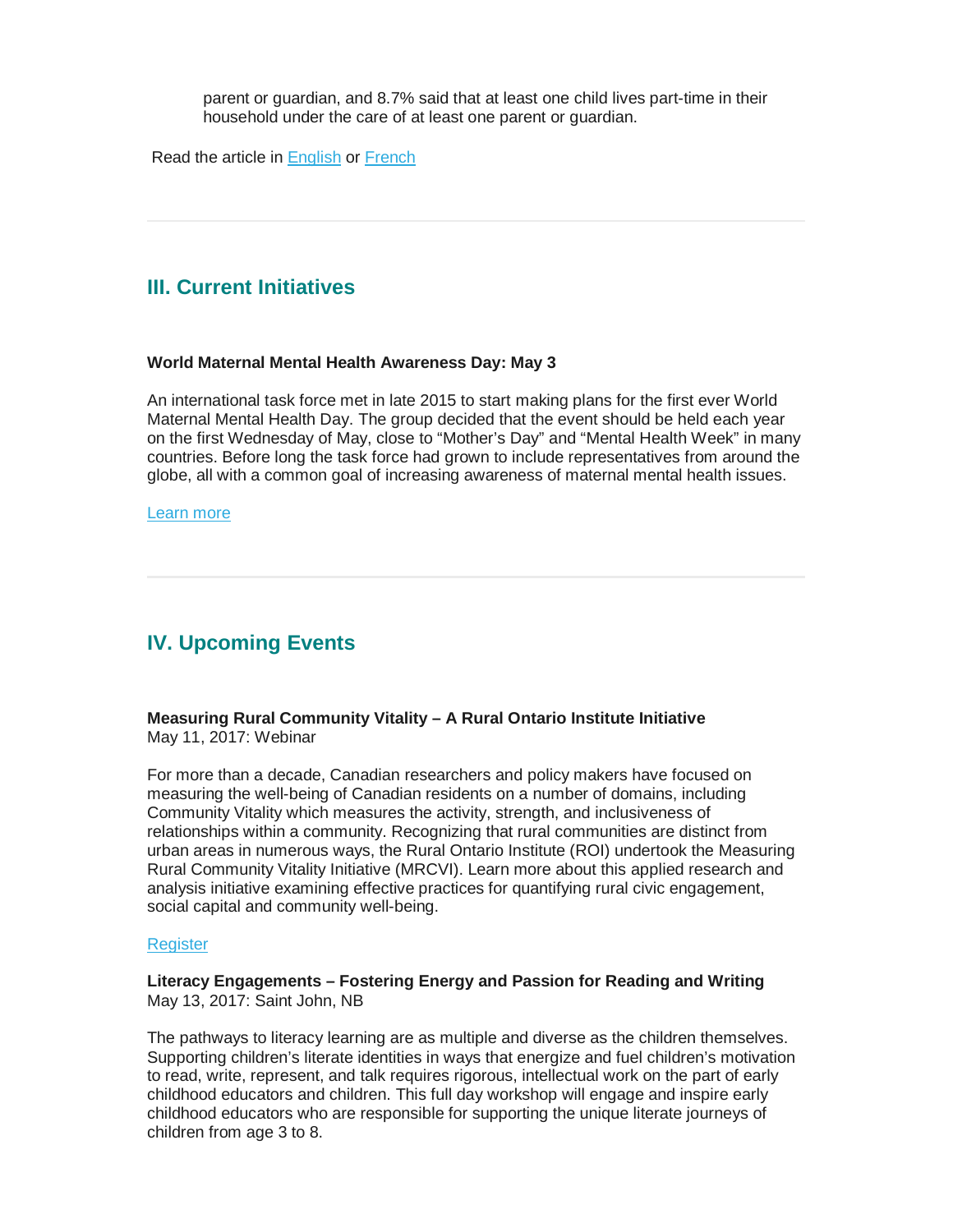### [Learn more](http://www.unb.ca/conferences/literacyworkshops/early-literacy-day-with-matt-glover.html)

### **Addressing Inequity in Canada through Early Childhood Education**

June 2, 2017: Toronto, ON

The Summer Institute is an annual collaboration between the School of Early Childhood at George Brown College and the Atkinson Centre for Society and Child Development at the Ontario Institute for Studies in Education/University of Toronto. The Institute strives to offer timely information to inform research, policy and practice. Research tells us that quality early childhood education can be a game-changer for children, particularly those from disadvantaged backgrounds. Yet many policies and practices prevent racialized, Indigenous and vulnerable children from participating in early childhood programs or stream them into low quality settings. A new framework for early learning and childcare is in development. Canadian jurisdictions are using the occasion to update their early childhood policies. It is important that change be informed by evidence and viewed through an equity lens.

#### [Learn more](http://www.oise.utoronto.ca/atkinson/Events/2017_Events/Summer_Institute_2017/index.html)

### **2017 Ontario Society of Physical Activity Promoters (OSPAPPH) in Public Health Conference**

June 6, 2017: Mississauga, ON

OSPAPPH's first annual conference's theme is *Research to Action on Risky Play and Sedentary Behaviour.* This conference promises is for both public health staff working on physical activity promotion, and others from relevant health, recreation and community organizations. In addition, it is:

- targeted and relevant to the work being done at a local level in public health physical activity promotion and injury prevention
- well aligned with the new draft Standards for Public Health Programs and Services
- a unique opportunity to learn about other health units' physical activity initiatives, programs and resources
- a platform for networking with others working in physical activity promotion within public health and from other relevant health, recreation and community organizations

#### **[Register](https://www.eventbrite.ca/e/ospapph-conference-2017-tickets-32659320908?platform=hootsuite)**

#### **The Power of Play Conference**

September 25-27, 2017: London, ON

The Family Resource Program Canada is hosting a conference the will explore the power of play.

[Read the announcement](https://gallery.mailchimp.com/6831b71a588234cc9ab12bd93/files/0adf48ab-370f-41bd-8ea2-113b2b113958/2017_Save_the_Date_EN_003_.pdf)

**Ophea Conference** October 13, 2017

Share your knowledge and experience by providing practical ideas and information to use with either elementary or secondary aged students. Workshop sessions take place **Friday, October 13, 2017** and are provided with 75 minute time slots. Active workshops are especially of interest.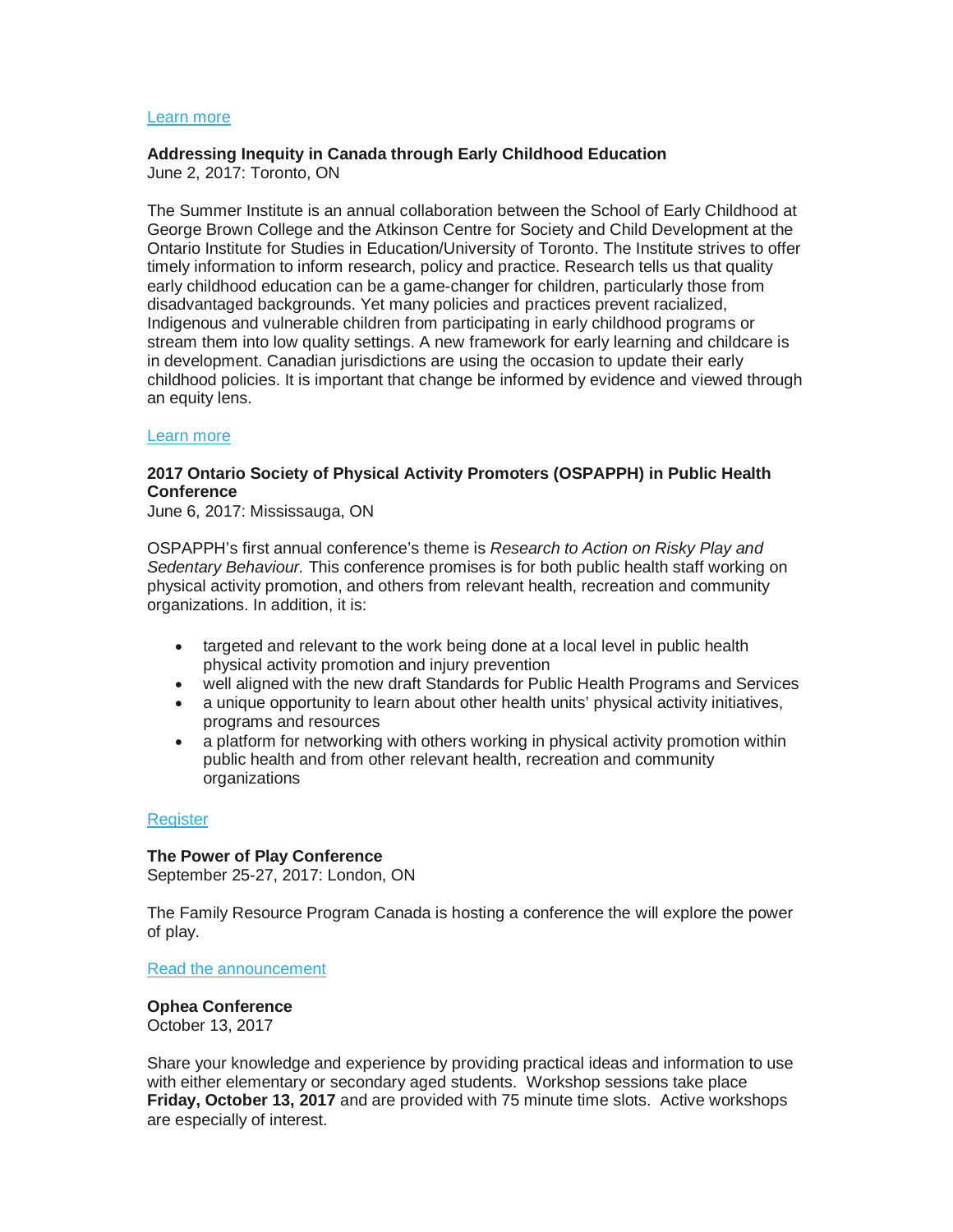Topics of interest include:

- Health and Physical Education Curriculum Implementation
- Instructional Strategies for Healthy, Active Living within the Classroom and School
- Inquiry-based Learning in Health and Physical Education
- Teaching Games for Understanding
- Mental Health & Well-being
- Assessment and Evaluation in Health in Physical Education
- First Nation Métis Inuit Engagement
- Games to Develop Fundamental Movement Skills
- Inclusive Health and Physical Education

[Apply to become a presenter](http://ophea.cmail19.com/t/r-l-yutlykul-tuiugwy-k/)

# <span id="page-5-0"></span>**V. Resources**

## **Infographic: Women, Caregiving and Work in Canada**

Caregiving is a fact of life and a common family experience in Canada. And while the gap between women and men has lessened over the past generation, caregivers have historically been disproportionately women, and this remains true today. Research also shows that on average, women in Canada devote more time to caregiving tasks than men and are more likely to experience negative consequences as a result of their caregiving. Women are also more likely to report performing what has been considered "traditionally female" tasks, such as housekeeping, meal preparation and personal/medical care (Vanier 2017).

See the infographic in **[English](http://vanierinstitute.ca/infographic-women-caregiving-work-canada/) or [French](http://institutvanier.ca/fiche-infographique-les-femmes-les-soins-le-travail-au-canada/)** 

## **Fairness for Children: Inequality in Child Well-Being Within Wealthy Nations: Webinar Recording and Presentation**

This webinar featured Lisa Wolff, presenting "*UNICEF Report Card 13: Fairness for Children – Inequality in child well-being within wealthy countries*." The UNICEF Index of Child Inequality reveals the degree to which disadvantaged children fall behind the 'average' child in aspects of health, education, income, and life satisfaction in wealthy countries. Broad inequality affects many aspects of child and youth well-being, limiting the potential of all children, not only those who fall furthest behind. Closing the inequality gaps between children in the middle and those at the bottom, should improve well-being for all Canada's children.

## [Learn more](https://www.publichealthontario.ca/en/LearningAndDevelopment/EventPresentations/Early%20Years%20Series_UNICEF%20Report%20Card%2013_Fairness%20for%20children%20-%20inequality%20in%20child%20well-being%20within%20wealthy%20countries.pdf)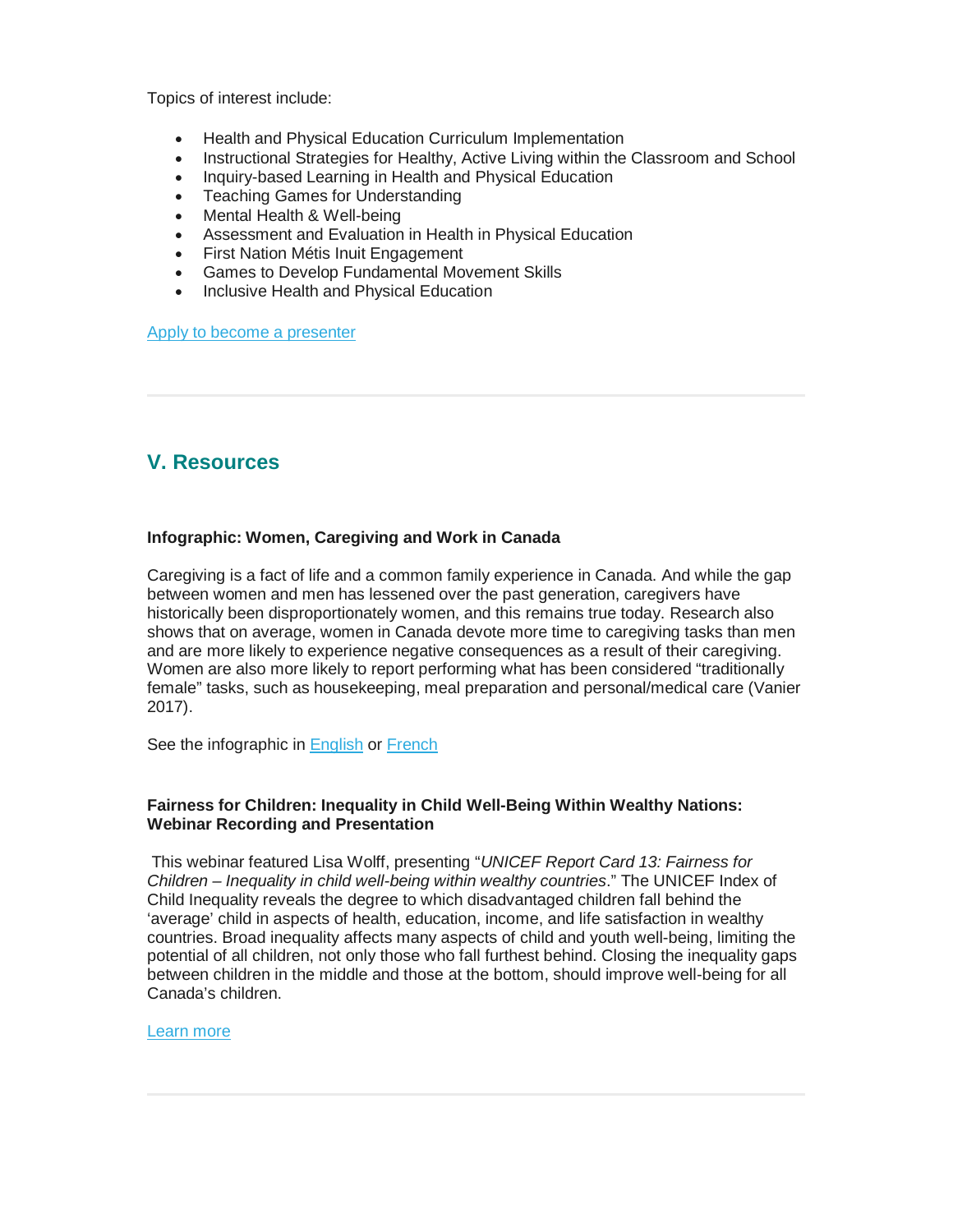# <span id="page-6-0"></span>**VI. Featured Resources by the** *Best Start Resource Centre*

The following resources may be useful for Maternal Mental Health Day.







## **Perinatal Mood Disorders: An Interdisciplinary Training Video**

This video for healthcare providers aims to educate and facilitate participatory discussion on perinatal mood disorders. It is accompanied by a Facilitator's Guide which has questions and answers that correspond to each topic covered in the four chapters of the video.

View online: [YouTube](http://www.youtube.com/watch?v=6mT5kCUe_To) or [Vimeo](http://vimeo.com/36366583) Facilitator's Guide available in [PDF](http://www.beststart.org/resources/ppmd/PeriNatal_DVD_Booklet_ENG.pdf)

## **Pregnancy and Life with a New Baby – Tear-off Pad**

This pad of 50 tear-off sheets provides information to help women recognize if they have symptoms of depression or anxiety during pregnancy or postpartum. It also provides brief information on where to get help.

Available in [print](http://www.beststart.org/cgi-bin/commerce.cgi?preadd=action&key=M07-B) and PDF in [English](http://www.beststart.org/resources/ppmd/PPMD_symptom_tearoff_2013.pdf) and **[French](http://www.beststart.org/resources/ppmd/PPMD_symptom_tearoff_2013.pdf)** 

### **Supporting Parents when Parents Experience Mental Health Challenges - Workshop for Service Providers**

This ready-to-use workshop with PowerPoint slides, slide notes and handouts is designed to meet the needs of service providers who are working with parents experiencing mental health challenges.

[Modules available online](http://www.beststart.org/resources/ppmd/supporting_parents_modules.html)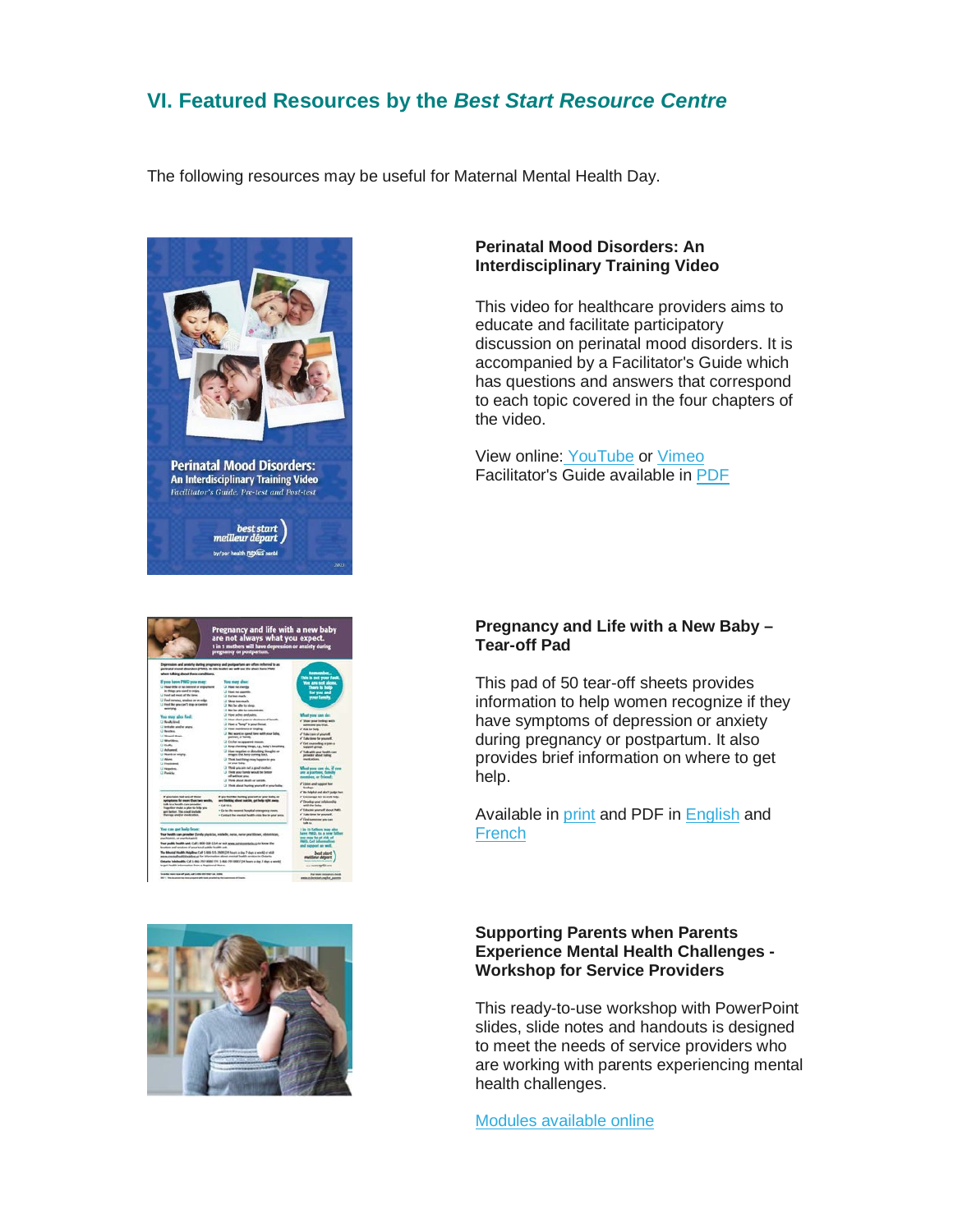

## **Creating Circles of Support for Pregnant Women and New Parents - Manual**

This manual for health and social service providers working with pregnant women, new mothers and their families supports mental health promotion in pregnancy and postpartum. A helpful template to assist service providers and their clients identify their circle of support, can be downloaded [here.](http://www.beststart.org/resources/ppmd/pdf/Circle%20of%20Support%20Contacts%20template.pdf)

Available in [PDF](http://www.beststart.org/resources/ppmd/circles_of_support_manual_2013.pdf)



by/par health nexus santé

180 Dundas Street West, Suite 301, Toronto, ON M5G 1Z8

Telephone: (416) 408-2249 | Toll-free: 1-800-397-9567 | Fax: (416)

408-2122

E-mail: [beststart@healthnexus.ca](mailto:beststart@healthnexus.ca?subject=Contact%20Us)



[Unsubscribe from this list](mailto:mnchp@healthnexus.ca?subject=Unsubscribe%20from%20MNCHP%20bulletin)

[Learn more about MNCHP Network](http://lists.beststart.org/listinfo.cgi/mnchp-beststart.org) [Submit items for MNCHP Bulletins](mailto:mnchp@healthnexus.ca) [Manage your subscription and access the archives](http://lists.beststart.org/listinfo.cgi/mnchp-beststart.org)

# **Stay connected!**

• The free weekly **[Ontario Health Promotion E-mail bulletin \(OHPE\)](http://www.ohpe.ca/)** offers a digest of news, events, jobs, feature articles on health promotion issues, resources, and much more, to those working in health promotion.